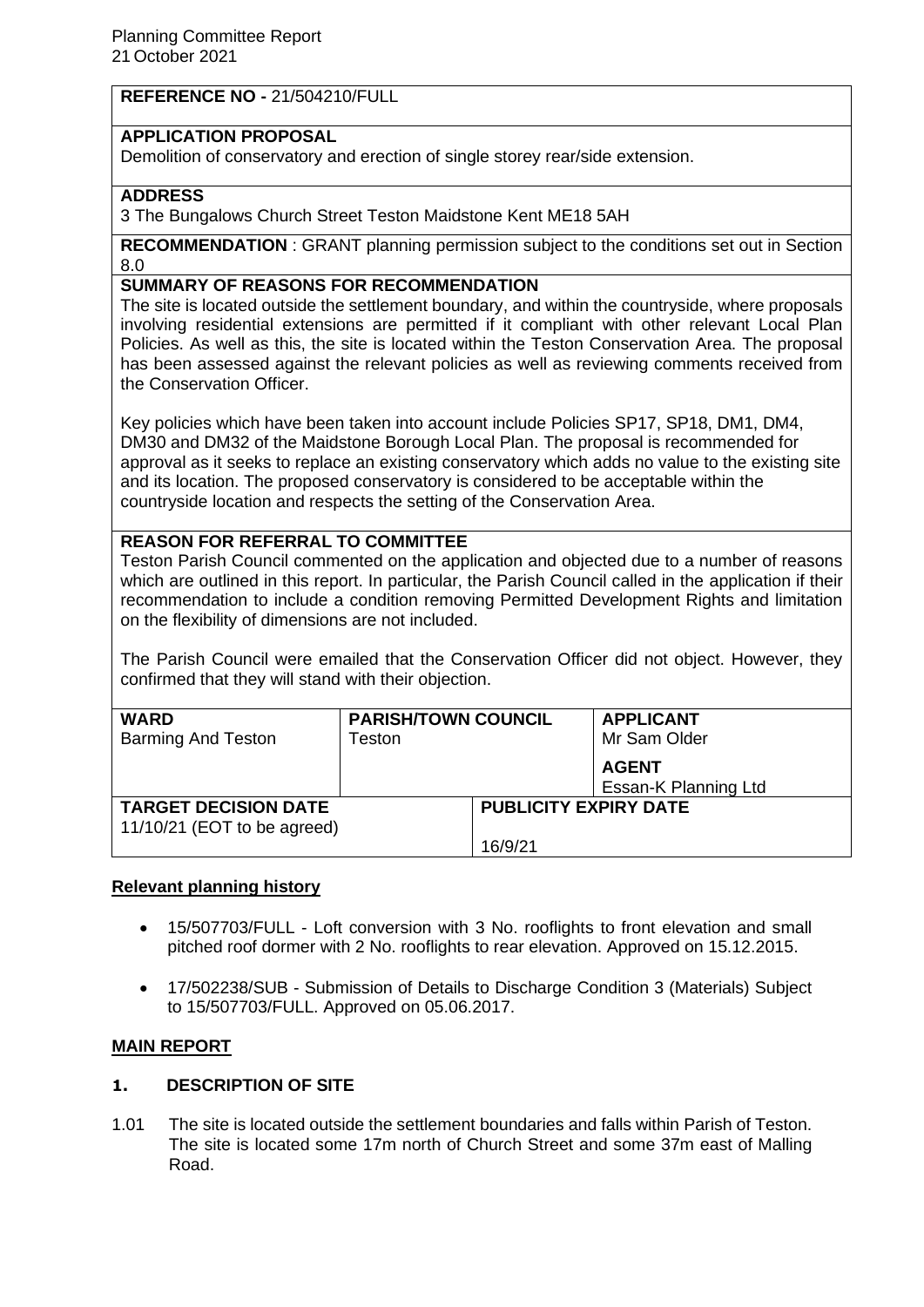# Planning Committee Report

21 October 2021

- 1.02 The surrounding area is predominantly residential, characterised by one to threestorey detached and semi-detached dwellings, predominantly with pitched roofs. To the west, south-west and south of the site are 2, 1 and 4 The Bungalows respectively.
- 1.03 The site contains a chalet styled bungalow, with dormer windows on the northern and southern roof slope.
- 1.04 The existing dwelling contains a lounge, a w/c, two bedrooms and a kitchen on the ground floor. The kitchen adjoins to a pantry and the conservatory, which is located on the north elevation. The existing conservatory has a flat roof structure with windows across all three elevations.
- 1.05 The site is located within the Teston Conservation Area. There are a number of listed buildings located in the vicinity of the site, however as outlined below, the application site is a reasonable distance from the listed buildings, such that the proposed development is not considered to be within the setting of the listed buildings. These include the following:
	- 1 and 2, Church Street Grade II Listed (list entry number 1251055), located some 10m south-east of the site.
	- 3, 4 and 5 Church Street Grade II Listed (list entry number: 1251068), located some 20m south-east of the site.
	- The Post Office Stores and House Attached Grade II Listed (list entry number: 1251050), located some 20m south-west of the site.
	- Becketts Croft Grade II Listed (list entry number: 1251167), located some 35m north-west of the site.

# **2. PROPOSAL**

- 2.01 The applicant seeks planning permission to demolish the existing conservatory, located on the northern elevation and to erect a single storey side and rear extension.
- 2.02 To accommodate the new extension, the proposal also involves demolishing the existing pantry located between the kitchen and the conservatory.
- 2.03 The proposed extension would be approximately 3.9m wide and 3.5m in length from edge of the host dwelling, with pitched roof and two velux windows. The eastern elevation will contain double glazed French doors and the northern elevation will contain double glazed windows. The western elevation will be formed of facing brickwork and no windows or door are proposed on this elevation.
- 2.04 The proposed materials for the roof are plain tiles with the style and colour to match existing main roof. The Vent tiles are to be Marley Ridge Fast System and the bricks will be matched to the existing.

# **3. POLICY AND OTHER CONSIDERATIONS**

- Maidstone Borough Local Plan 2017: Policy SP17, SP18, DM1, DM4, DM30 and DM32.
- Maidstone Borough Policies Map
- Maidstone Residential Extensions SPD (2009)
- National Planning Policy Framework (NPPF): Chapters 2, 4, 12 and 16.
- National Planning Practice Guidance (NPPG)
- **4. LOCAL REPRESENTATIONS Local Residents:**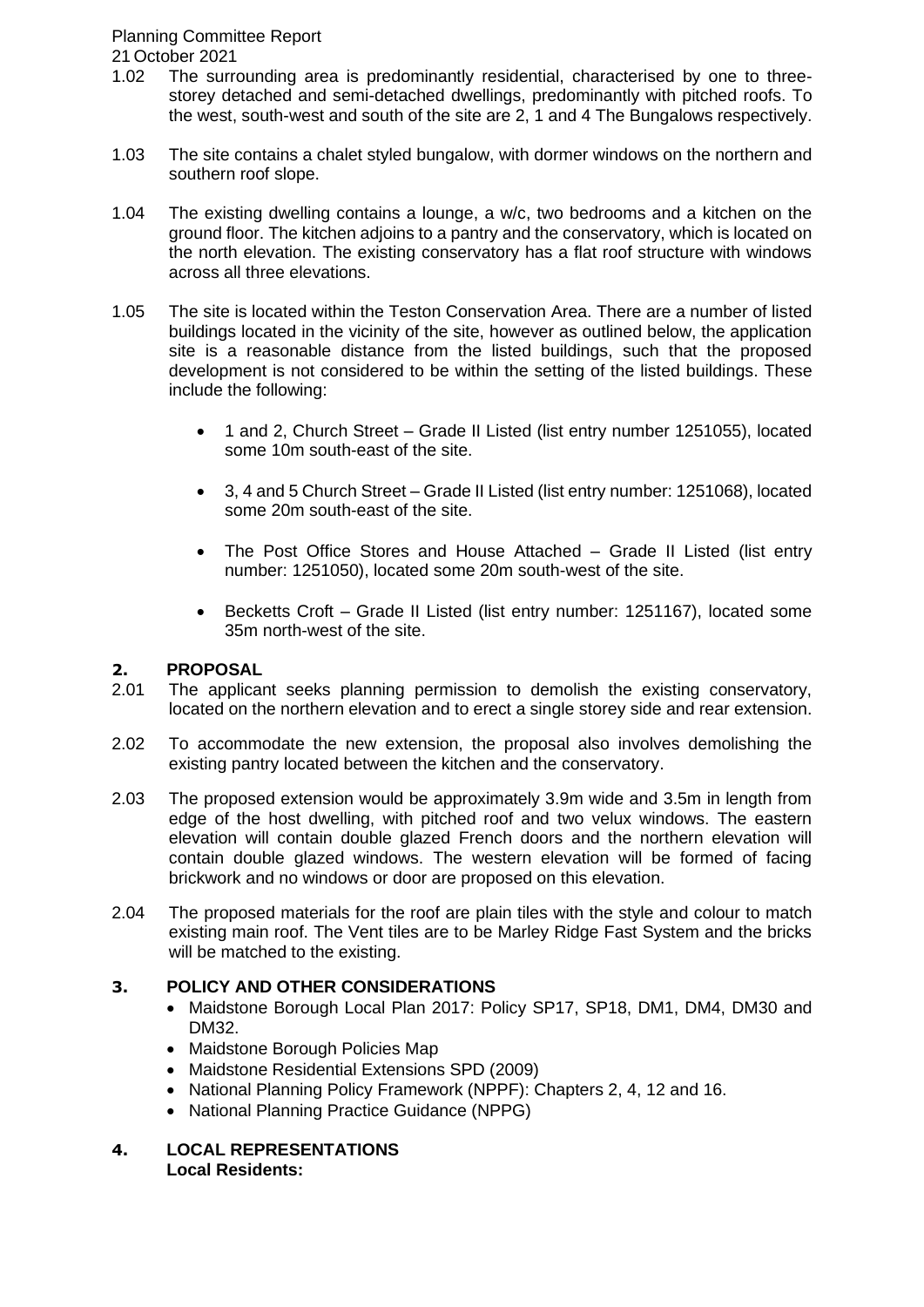# Planning Committee Report

21 October 2021

2 objections were received from the neighbours at The Lodge and no. 2 The Bungalows.

# 4.01 The objections can be summarised as follows:

- Loss of light upon no.2 Bungalows due to the high roof and solid brick wall.
- This would set a precedent for other proposals.
- Concern regarding highway safety and parking.
- Design Aluminium style is not in keeping with the surrounding area and breaches the conservation rules. Roofline would be higher than the front elevation.
- Planning application 15/507703/FULL. has never been completed in line with the agreed proposal and in our opinion this work should be completed fully before any other planning application is even considered.
- What guarantees are there that these new proposals will be carried out as per the application?
- Reduction in privacy due to roofline increasing.
- Proposed ground floor plan (5325206.pdf) states "dimensions flexible subject to calculation of roof geometry and final flank wall location", this could lead to an even more unsightly extension.
- Disrupt the character of Teston.

# **Teston Parish Council**

- 4.02 Teston Parish Council objected to the proposal. Their objection is summarised as follows:
- 4.03 Materials should match the existing building and suggested a condition is applied.
- 4.04 Raised concern that plans stated, "Dimensions flexible subject to calculation of roof geometry and final flank wall location" and requested a condition be applied that dimensions should not be increased by more than 1% of dimensions stated in the drawing.
- 4.05 Requested that a condition is applied that the existing driveway is retained for car parking and that PDR are removed.
- 4.06 In summary, if the Conservation Officer objects, so do we. Unless flexibility of dimensions is bounded and PDR removed, we object and, as appropriate, would wish to attend and speak at Planning Committee.

#### **5. CONSULTATIONS Conservation Officer**

- *5.01 "The bungalows are within the Teston conservation area though they are not individually or group listed. There is currently no Appraisal or Management Plan for the conservation area but the Local Plan (at DM4) requires that development proposals do not harm the character of a conservation area and where possible enhance it. The policy does not stipulate whether the style of design should match the existing or provide a contrast to it only that it should be of high quality. It seems to me that this application is entirely in compliance with the local plan and I therefore do not raise any objection on heritage grounds"*
- 5.02 When asked if the Conversation Officer would want to recommend any conditions as the Parish Council objected, the Conservation Officer Stated:
- 5.03 *"The application states that brickwork and roof tiles will match the existing. The only thing you might condition is to say that the colour of the window and door frames and rainwater goods should also match the existing*.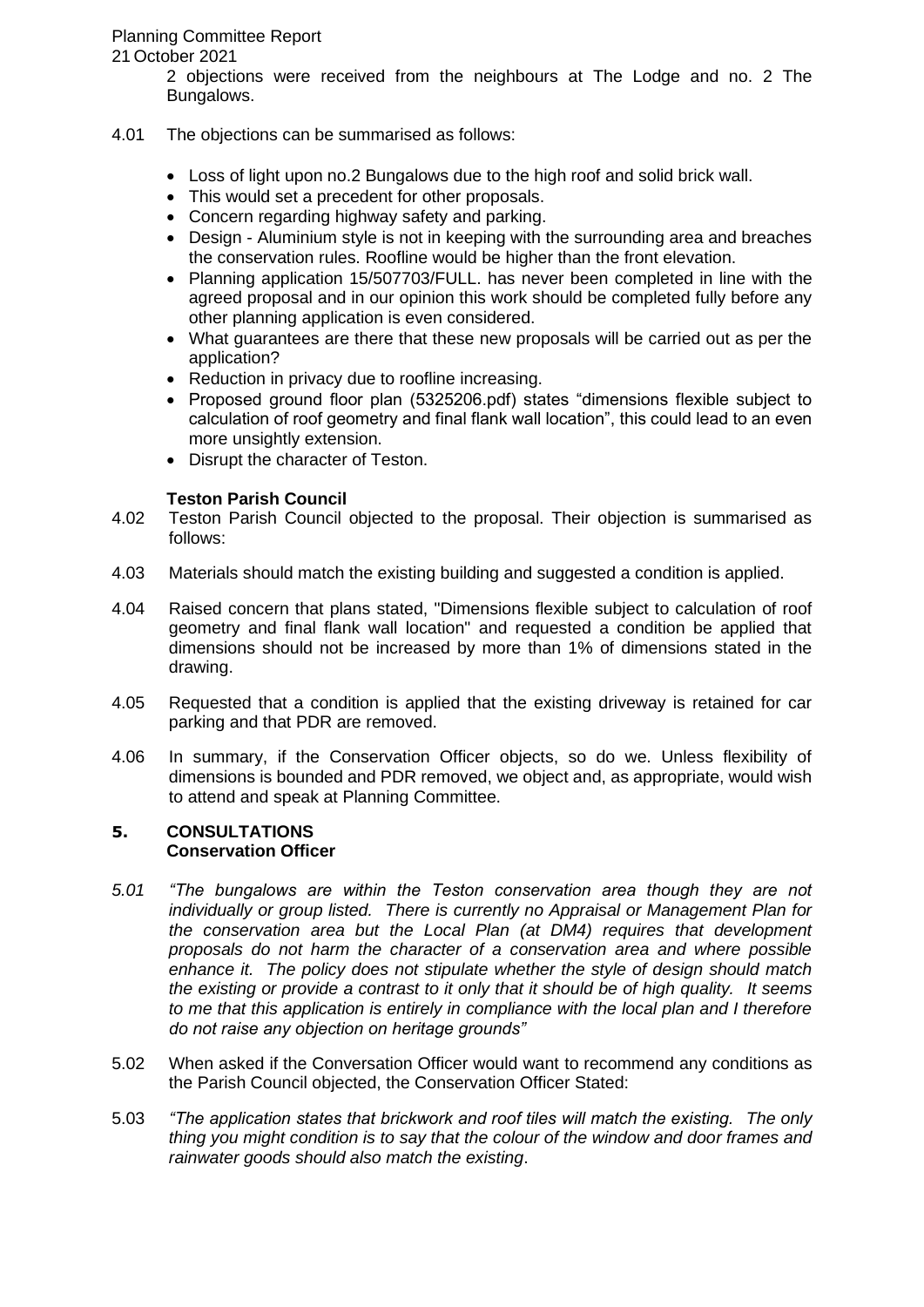#### **KCC County Archaeologist**

5.04 No comments received.

#### **6. APPRAISAL**

#### **Main Issues**

- 6.01 The key issues for consideration relate to:
	- Principle of the development
	- Impact on Historic Environment and Surrounding Area
	- Residential Amenity
	- Car Parking and Highways

#### **Principle of development**

- 6.02 The presumption in favour of sustainable development is at the heart of the NPPF. Paragraph 9 of the NPPF states "planning policies and decisions should play an active role in guiding development towards sustainable solutions, but in doing so should take local circumstances into account, to reflect the character, needs and opportunities of each area."
- 6.03 Paragraph 47 of the NPPF requires "applications for planning permission be determined in accordance with the development plan, unless material considerations indicate otherwise."
- 6.04 Maidstone Local Plan (2017) is the development plan and the principle of the development is considered on the basis that the proposal involves a residential extension located within the countryside.
- 6.05 Policy SP17 of the Maidstone Local Plan (2017) defines the countryside as all those part of the plan area outside settlement boundaries of the Maidstone urban area, rural service centres and larger villages defined on the polices map. The Policy states that development proposals in the countryside will not be permitted unless they accord with other policies from the Maidstone Local Plan and that the proposal will not result in harm to the character and appearance of the area.
- 6.06 Policy DM32 of the Local Plan states that proposals to extend dwellings in the countryside will be permitted:
	- *i. "The proposal is well designed and is sympathetically related to the existing dwelling without overwhelming or destroying the original form of the existing dwelling;*
	- *ii. The proposal would result in a development which individually or cumulatively is visually acceptable in the countryside;*
	- *iii. The proposal would not create a separate dwelling or one of a scale or type of accommodation that is capable of being used as a separate dwelling; and*
	- *iv. Proposals for the construction of new or replacement outbuildings (e.g. garages) should be subservient in scale, location and design to the host dwelling and cumulatively with the existing dwelling remain visually acceptable in the countryside."*
- 6.07 As highlighted above, Policy DM32 does not restrict proposals for extensions within the countryside. However, parts (i), (ii), (iii) and (iv) of the Policy requires that extensions are sympathetically designed in relation to the existing dwelling, should be visually acceptable in the countryside and would not result in creating a separate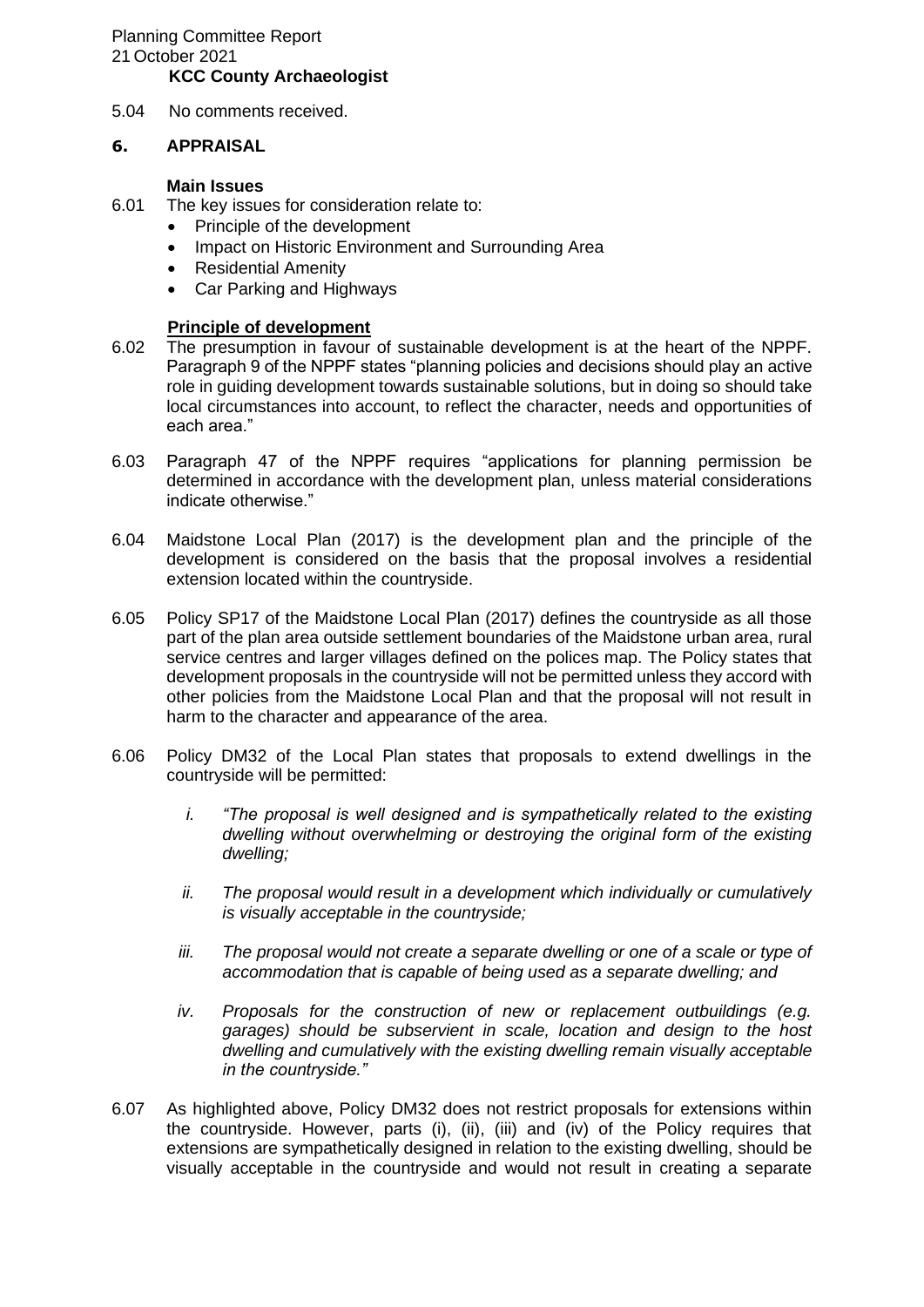21 October 2021

dwelling. Additionally, Policy SP17 also does not restrict proposals in the countryside provided it is complaint with other Policies of the Local Plan. The proposed development is therefore acceptable in principle.

# **Impact on Historic Environment and the Surrounding Area**

- 6.08 Chapter 12 of the NPPF states that "good design is a key aspect of sustainable development", developments are required to be "sympathetic to local character and history, including the surrounding built environment and landscape setting".
- 6.09 Chapter 16 of the NPPF seeks to protect and enhance heritage assets and requires planning decisions to consider the impact of the proposed development on the significance of a designated heritage asset.
- 6.10 Policy SP18 of the Maidstone Local Plan states that "the characteristics, distinctiveness, diversity and quality of heritage assets will be protected and, where possible, enhanced."
- 6.11 Policy DM1 states that proposal should "respond positively to, and where possible enhance, the local, natural or historic character of the area".
- 6.12 Policy DM4 highlights that "applicants will be expected to ensure that new development affecting a heritage asset incorporates measures to conserve, and where possible enhance, the significance of the heritage asset and, where appropriate, its setting."
- 6.13 Policy DM30 states that "Outside of the settlement boundaries as defined on the policies map, proposals which would create high quality design, satisfy the requirements of other policies in this plan and meet the relevant criteria will be permitted."
- 6.14 The proposed extension, would replace the existing conservatory which measures approximately 4.1m wide and 2.8m in length, resulting in a footprint of 11.48 square metres. Whereas the proposed extension would be approximately 3.9m wide and 3.5m in length, resulting in a footprint of 13.65 square metres. The Residential Design Guide advises that on detached houses situated close to a neighbouring property, extensions should generally extend no more than 4 metres from the rear elevation. In this instance the proposal would extend 3.9m ensuring it is within the advised guidelines. The extension would therefore be marginally larger in size than the existing structure, but would remain subservient in scale, such that it would not destroy the original form of the building.
- 6.15 As the extension is 1.6m from the shared boundary, the Residential Design Guide advises that the eaves should be no more than 3 metres above the existing ground level. In this instance, the eaves are proposed to be 2.4m in height, again, falling under the measurements advised within the Residential Design Guide.
- 6.16 The proposal does however seek to introduce a pitched roof, with a maximum height of 5m. This would exceed the existing conservatories height by 2.5m as it would introduce a pitched roof. The ridge height has been increased such that the extension's roof would flush with the existing roof. Whilst the extension would be taller than that existing, as the extension is to the rear of the property, where limited views are achieved from the wider Conservation Area the extension would have limited harm upon the Conservation Area. Whilst the ridge height of the extension would increase, it would remain subservient to the existing dwellings ridge height, thus ensuring it would not appear to dominate the existing dwelling. No objection was raised by the Conservation Officer regarding the impact of the extension upon the wider area.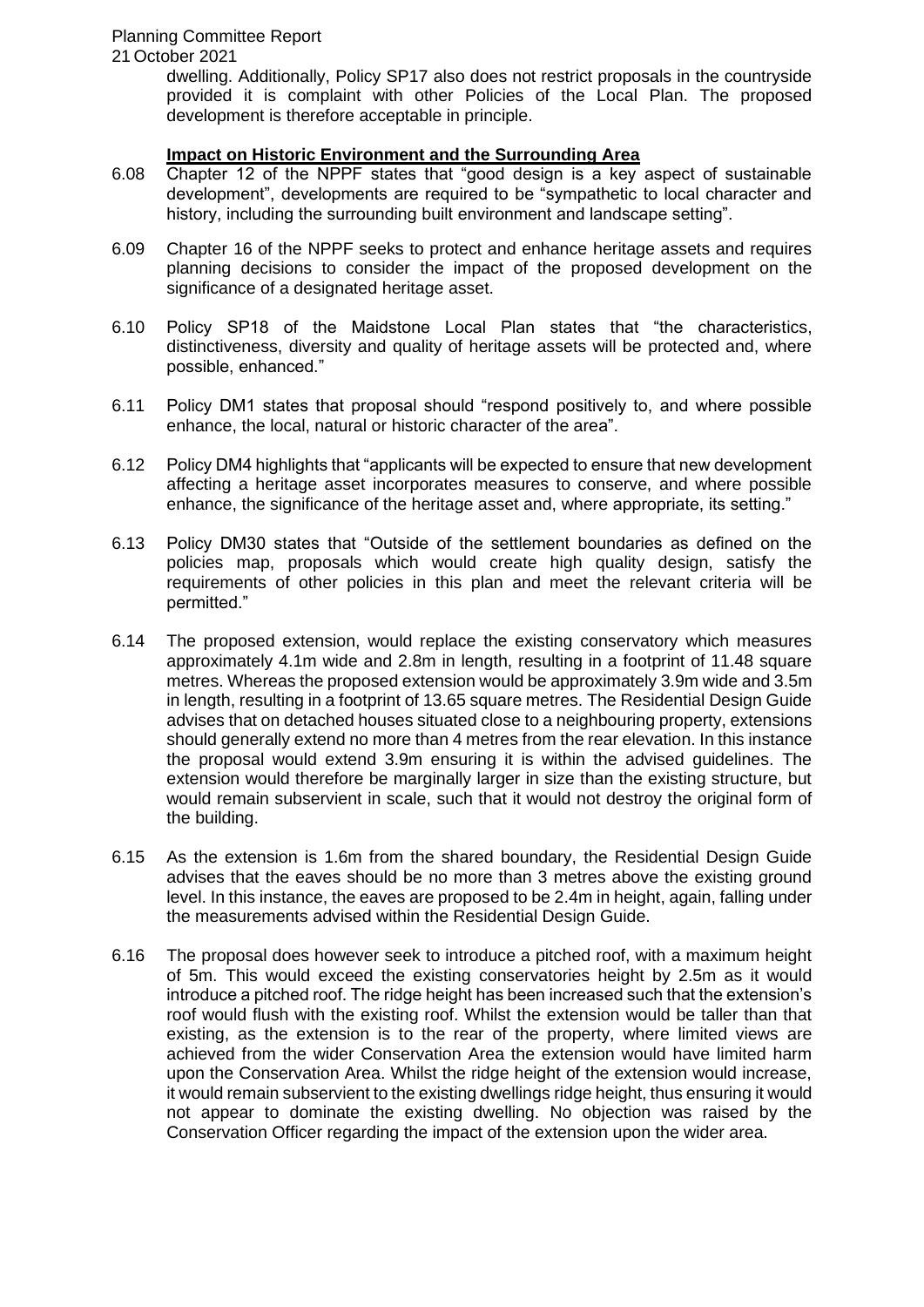#### Planning Committee Report 21 October 2021

6.17 In terms of the floor to ceiling glazed window, this would not be in keeping with the traditional Conservation Area, similarly to the existing conservatory. The window would however be on the rear elevation facing onto the occupiers own private garden and adjacent a tall brick wall. The window would not therefore be perceivable from the wider Conservation Area such that it would result in detrimental harm to the character and appearance of the wider area. The building itself is also not listed and therefore the introduction of this feature is not objected to. Again, the Conservation Officer did not raise objection to this.

- 6.18 The proposed plans highlight those matching materials will be used. The Residential Extensions SPD (2009) also highlights that "*modern materials, such as uPVC and aluminium are generally unacceptable for traditional buildings*". This extension is however to the rear of the property, where there is currently a conservatory. Therefore, whilst the Parish Council requested traditional timber framed windows, this would be unreasonable given the existing context, and that the extension is to the rear of the property well obscured from the street scene. No objection is therefore raised to the materials proposed, and a condition is recommended to ensure matching materials are used, including the colour of the window and door frames and rainwater goods match the existing as recommended by the Conservation Officer.
- 6.19 With regards to the loss of the conservatory, this element of the property does not provide any positive contribution to the conservation area character or its host building. As such, no objection is raised to the loss of the conservatory.
- 6.20 Therefore, given the Conservation Officers' views and assessment of the proposal against the NPPF and relevant Local Plan Policy and the Residential Extensions SPD, it is considered that the proposal will not result in harm to the Conservation Area or to the existing dwelling.

# **Residential Amenity**

- 6.21 Policy DM1 requires proposal to respect the amenities of neighbouring occupiers and properties. The Residential Extensions SPD highlights that *"an extension should respect the amenities of adjoining properties in respect of daylight and sunlight and maintain an acceptable outlook from a neighbouring property".*
- 6.22 Neighbour objections have been raised and are summarised above.
- 6.23 An objection from the neighbouring occupier 2 The Bungalows has been received with concerns regarding loss of daylight/sunlight because of the proposed high roof and solid brick wall on the western elevation. The Residential Extensions SPD (2009) refers to the 45-degree test. The purpose of the test is to ensure that the proposal does not take away too much daylight.
- 6.24 The plans do not however identify the location of the neighbouring properties closest window on the rear elevation and therefore an assessment has been undertaken on the basis of considering the proposed plans, a site visit and site photographs. In addition to this, consideration has been given to the movement of the sun, the distance of separation from the proposed extension to the neighbouring property, and the height of the extension.
- 6.25 Having undertaken the above assessments, it is noted that the extension would be set back from the shared boundary 1.6m to the eaves, however it would be set back a further 3.8m from the maximum height of the roof. The neighbouring properties garden and rear elevation are north facing similar to the application site. As the sun would move east to west, to the front of the existing dwellings the extension, and the maximum height would be set back 3.8m from the shared boundary and reduce in height towards the shared boundary it would not result in a significant loss of natural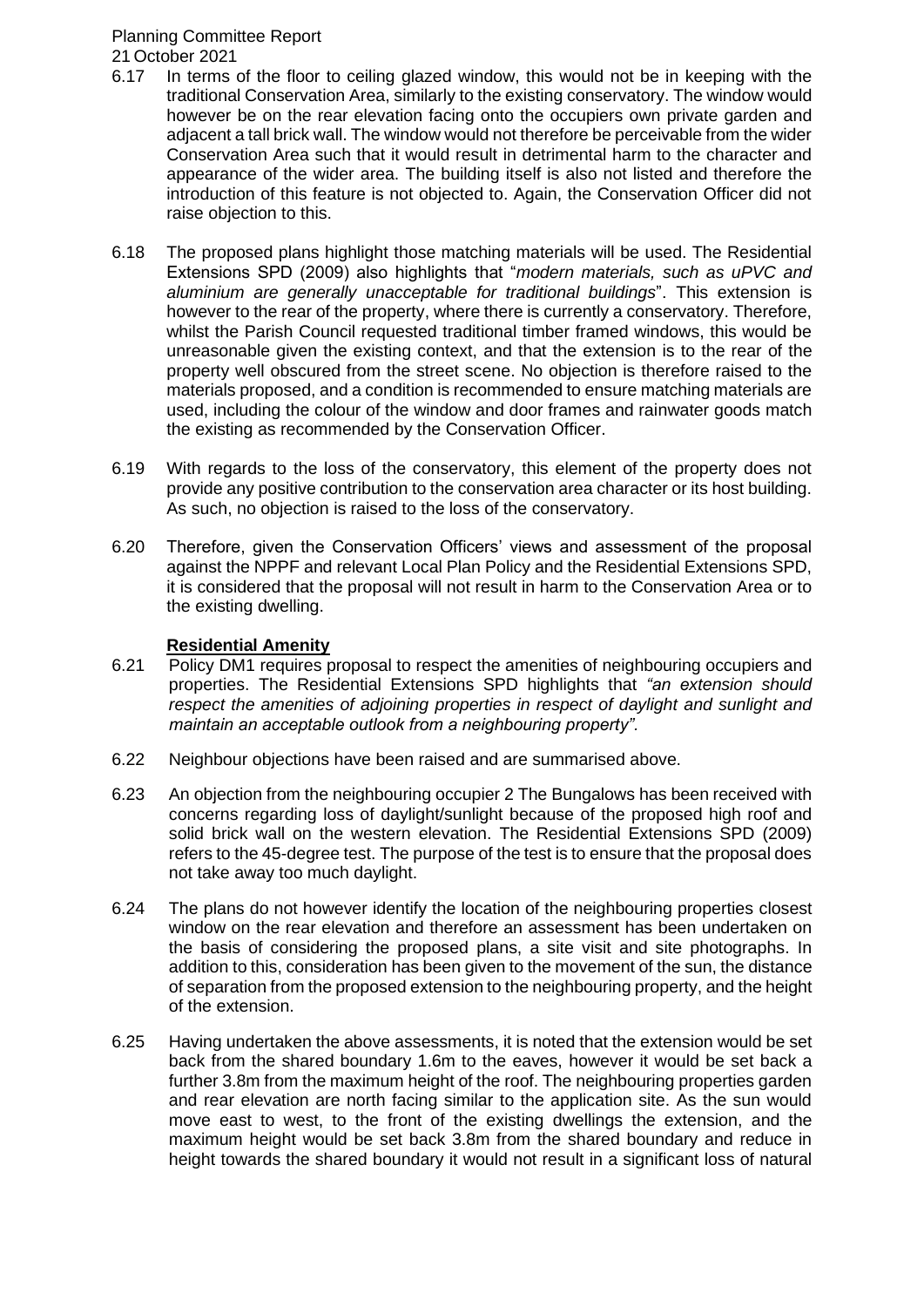# Planning Committee Report

#### 21 October 2021

sunlight or daylight to the amenity of the neighbouring occupier such that it would warrant a refusal.

- 6.26 Whilst the existing conservatory has glazing on the western elevation that could result in some overlooking to no.2 The Bungalows, this proposal only seeks to include windows on the northern and eastern elevation, as well as a couple of rooflights. The windows would not therefore result in overlooking to no.2 The Bungalows but would rather result in the neighbouring occupier having more privacy than the existing scenario.
- 6.27 An objection was also raised from the occupier at The Lodge regarding concerns about privacy. However, given the distance between the property and the proposed extension, which is approximately 18m, it is considered that privacy/overlooking is unlikely to be a major issue.

#### **Car Parking and Highways**

- 6.28 The proposed development does not seek to introduce an additional bedroom. It is therefore considered that the proposal will not raise the level of existing vehicles on the site. The Parish Council requested that permitted development rights were removed to ensure the driveway is retained for car parking. This would however be unreasonable as there is no policy justification for this.
- 6.29 Objections from the neighbours and the Parish Council raised concern regarding the increase in traffic,. As the proposal only involves a rear extension associated to an existing dwelling, it is considered that there will be no further increase in traffic associated with this proposal.

#### **Other Considerations**

- 6.30 The Parish council summarised that unless a condition is applied restricting the size of the extension to be no more than 1% of dimensions stated in the drawing, they object. Likewise, the neighbouring occupier at The Lodge also queried how the plans are guaranteed to be built out as per the proposal. To ensure the development is carried out in accordance with the plans approved a condition would be attached to any planning permission requiring the development to be carried out in accordance with the plans. As the plans are approved to scale, and secured via planning condition, any deviation from the plans approved would be subject to enforcement. For this reason, an additional condition requiring the dimensions of the extension to be no more than 1% is not appropriate, reasonable or necessary to be applied as the extension must be carried out in accordance with the scale of the development approved on the plans.
- 6.31 The occupier at The Lodge commented that the previous proposal 15/507703/FULL has not been built out in line with the approved proposal. This is not something to be assessed under this application but has been brought to the attention of the enforcement team.
- 6.32 Policy DM1 of the Local Plan, the residential extensions SPD and the NPPF all encourage ecological enhancements. As a result of the proposal having a greater area of brick wall which could accommodate integral biodiversity enhancements it is considered that such enhancements should be conditioned, together with enhancement within the curtilage of the dwellinghouse.

#### **PUBLIC SECTOR EQUALITY DUTY**

6.33 Due regard has been had to the Public Sector Equality Duty, as set out in Section 149 of the Equality Act 2010. It is considered that the application proposals would not undermine objectives of the Duty.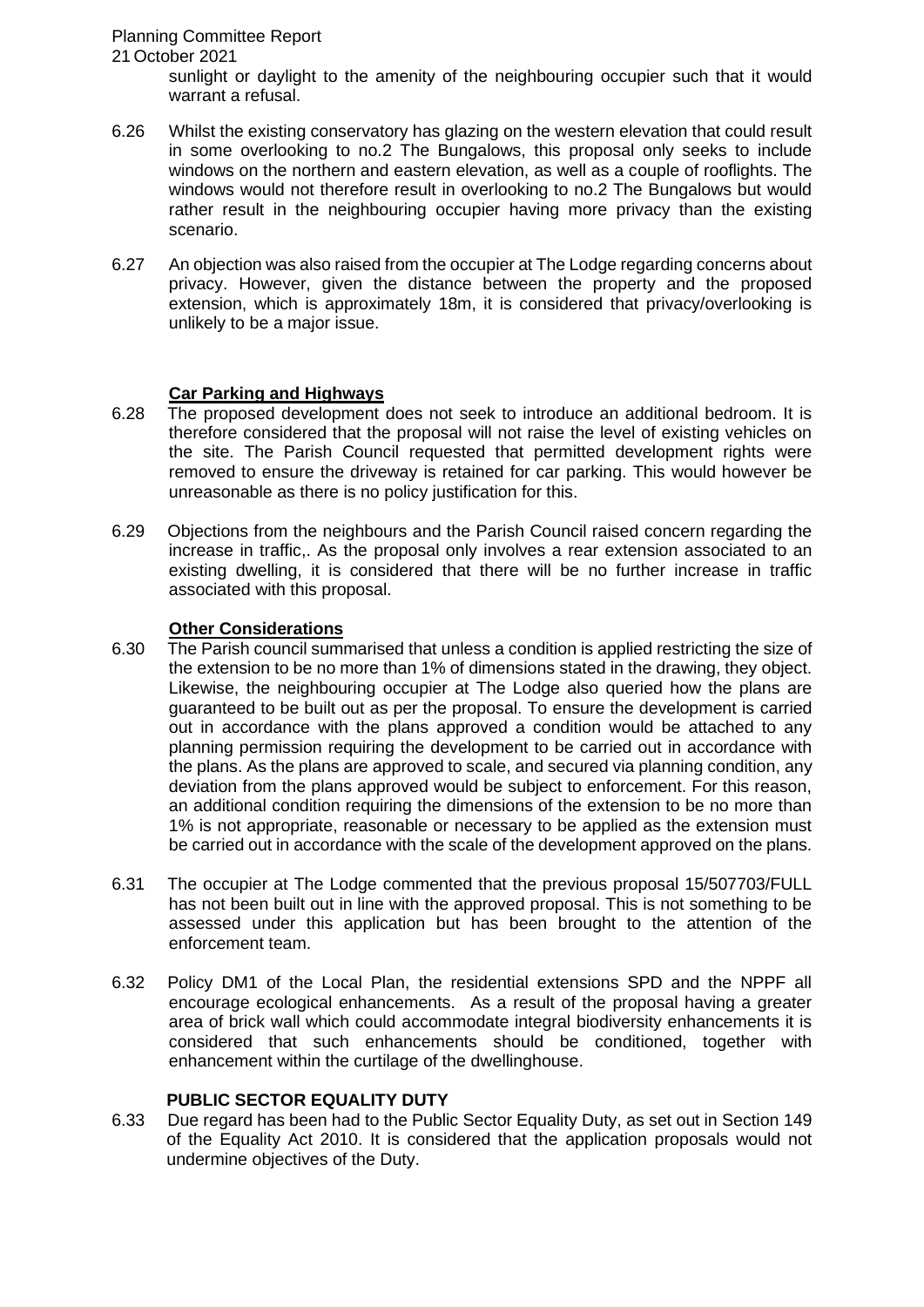Planning Committee Report 21 October 2021

# **7. CONCLUSION**

- Overall, it is considered that the proposal meets the criteria set within Policies SP17. DM30 and DM32 of the Maidstone Local Plan (2017) which are the three main policies focussed on countryside locations. The proposal will present a development which will be visually acceptable in the countryside.
- 7.02 The design and scale of the proposal is also considered to be acceptable for its Conservation Area location and the proposal is compliant with the NPPF, Policies SP18 and DM4 of the Maidstone Local Plan (2017) as the proposal will respect the character of the conservation area and its setting.
- 7.03 The proposal will not create any detrimental harm to the neighbouring residential amenity. As such, the proposal is compliant with the Maidstone Local Plan Policy DM1 and the guidance set within the Residential Extensions SPD (2009).

#### **8. RECOMMENDATION**

GRANT PLANNING PERMISSION subject to the following planning conditions:

1) The development hereby permitted shall be begun before the expiration of three years from the date of the permission;

Reason: In accordance with the provisions of Section 91 of the Town and Country Planning Act 1990 as amended by Section 51 of the Planning and Compulsory Purchase Act 2004.

- 2) The development hereby permitted shall be carried out in accordance with the following approved plans and documents:
	- Site & Block Plan As Existing (ref. 1232 09)
	- Site & Block Plan Proposed (ref. 1232 010) (incorrectly labelled as Existing)
	- Existing Floor Plans (ref. 1232 01)
	- Existing Elevations (ref. 1232 02)
	- Proposed Ground Floor Plan (ref. 1232 -04)
	- Proposed Roof Plan (ref. 1232 05)
	- Proposed Elevations (ref. 1232 03)

Reason: To ensure that the development is undertaken in accordance with the approved drawing(s) and document(s)

3) The development hereby approved shall be finished in materials and colours matching those of the existing dwelling, with the exception that the windows and door frames shall be aluminium in material and shall be finished off white in colour to match those existing;

Reason: To protect the character and setting of the Conservation Area and ensure the extension is in keeping with the character and appearance of the existing dwelling.

4) The extension/s hereby approved shall not commence above slab level until details of a scheme for the enhancement of biodiversity on the site have been submitted to and approved in writing by the Local Planning Authority. The scheme shall consist of the enhancement of biodiversity through at least one integrated method into the design and appearance of the extension by means such as swift bricks, bat tubes or bee bricks, and through the provision within the site curtilage such as bird boxes, bat boxes, bug hotels, log piles, wildflower planting and hedgehog corridors. The development shall be implemented in accordance with the approved details prior to first use of the extension/s and all features shall be maintained thereafter.